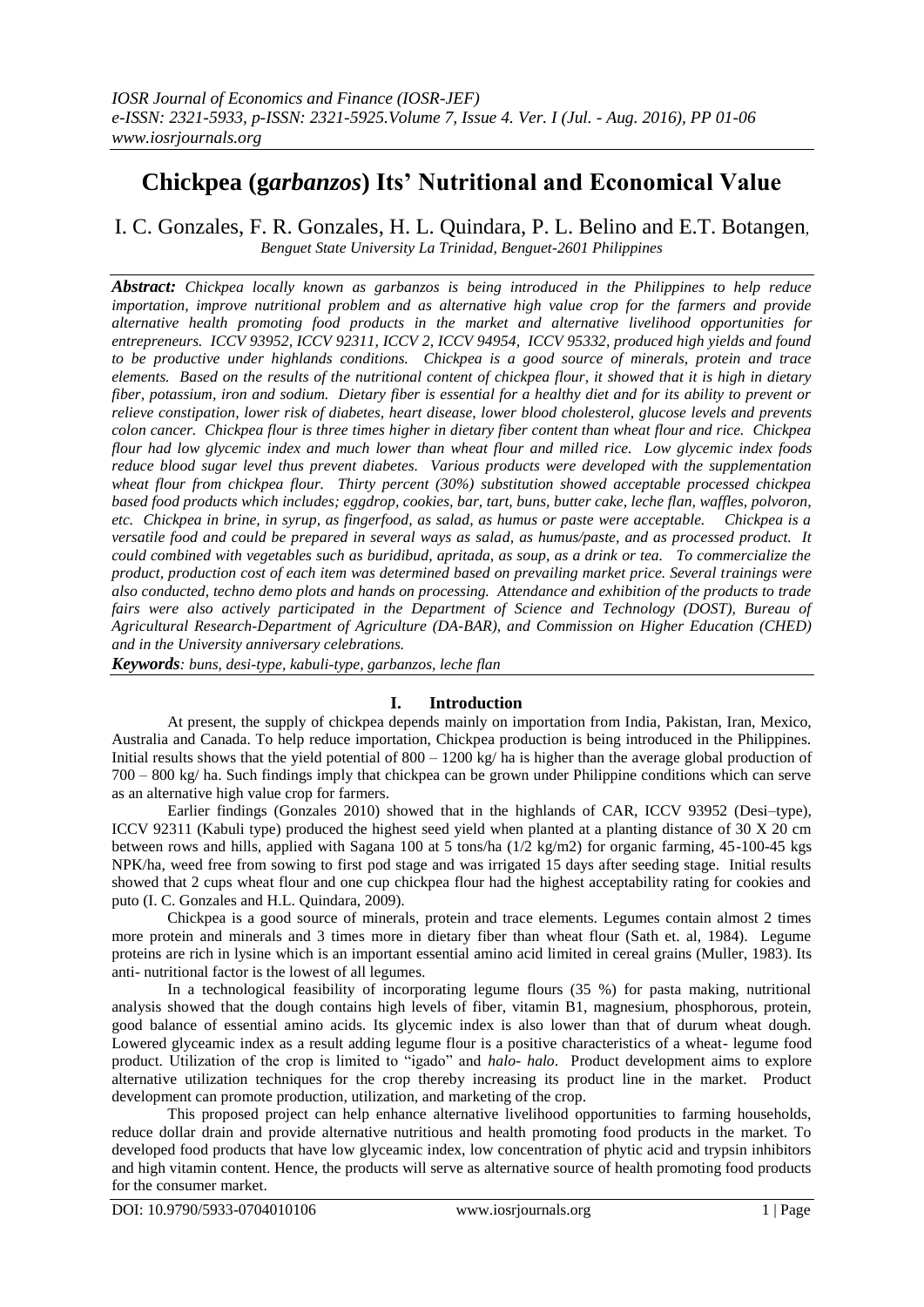# **II. Materials And Methods**

## **Activity 1. Development of chickpea based food products**

Chickpea grits/flour was processed before different products were developed. Nutritional content of chickpea flour was also analyzed at DOST –FNRI & PIPAC . Chickpea flour was compared wheat flour and rice flour. Several products were developed and formulated such as eggdrop, lenguas, butter cookies, buns, eggdrop, tart, crackers, butter cake. Humus, fingerfood, salad, chickpea in syrup/brine, waffle, leche flan, polvuron and noodles etc. Chickpea seeds was also tasted as a beverage just like a hot coffee drink.

#### **Activity 2. Sensory evaluation of chickpea based food products developed**

Chickpea based food products which includes chickpea oatmeal bar, tart, cracker and buns were evaluated for its sensory characteristics. Sensory rating scale used was the 1-7 hedonic rating scale; 1-dislike very much, 2-dislike moderately; 3 dislike slightly; 4-neither like nor dislike, 5-like slightly, -like moderately, 7 like very much.

#### **Activity 3. Determine nutritional content and nutri-fact of chickpea substituted food products;**

Chickpea flour was analyzed by DOST-FNRI and the nutria -facts of the different chickpea based food products was computed based on the 1997 Philippines Food Composition tables, FNRI-DOST.

#### **Activity 4. Costing of chickpea based food products develop**

Production cost of the different products were computed/ estimated based on the prevailing market price.

#### **Activity 5. Conduct of trainings/IEC materials production/Product exhibition**

Inorder to popularize and promote the utilization of chickpea based food products trainings/harvest/cooking festival were conducted at Loo, Buguias and Sagada, Mt. Province. IEC materials were also distributed as well as attending trade fairs were done. Chickpea seeds and different based food products were also sold.

## **III. Results And Discussions**

## **Activity 1. Product development of chickpea based food products Process in making chickpea flour**

Fully dried chickpea seeds of desi type variety ICCV 92955 was used. It has a milling recovery of 800gm per 1 kg of seeds. Dried seeds were sprinkled with water and oil, mix gently then it was sun dried for 3 to 5 days. Dried seeds was pass thru a dhal machine inorder to crush the dhal from the seed coat. Separate the seedcoat and dhal with the use of a winower or blower. The dhal was milled in a flour miller/ pulverizer. Sieved to separate the dhal and grits. Re-pulverized the grits inorder to produce a finer product. Chickpea flour is then pack and sealed in a container for future use. From the developed chickpea flour different products were formulated such as, oatmeal bar, tart, cracker, waffles, butter cookies and buns etc.

### **Activity 2. Sensory evaluation of chickpea based food products developed**

Chickpea based food products which includes chickpea oatmeal bar, tart, cracker and buns were evaluated for its sensory characteristics. For chickpea oatmeal bars showed the best rating of like very much. Oatmeal bars with chickpea added was rated like moderately which was based on color, crunchiness, texture, and sweetness. This could maybe due to the rough texture of the chickpea flour.

Chickpea buns showed that the lower amount of chickpea flour the higher acceptability rating. Results showed that the lower the amount of chickpea flour added to the product the higher the acceptability rating. Lower rating was observed with the addition of chickpea flour, however found to be significantly acceptable by the panel members.Chickpea buns and crackers showed to have slight differences on the acceptability rating with the increase formulation of chickpea flour. This could be due to the fact that panel members are not used to the taste of a chickpea, since chickpea is a new food in our community.

| <b>Product</b>       | Treatments                                              | <b>Sensory Evaluation Rating</b> |
|----------------------|---------------------------------------------------------|----------------------------------|
| Chickpea Oatmeal bar | T1: 2 cups all purpose flour: 3 cups quick cooking      | 6.56                             |
|                      | oatmeal                                                 |                                  |
|                      | T2: 2 cups all purpose flour: 2 cups quick cooking      | 5.95                             |
|                      | oatmeal: 1 cup chickpea flour                           |                                  |
|                      | T3: 2 cups all purpose flour: $1\frac{1}{2}$ cups quick | 6.31                             |
|                      | cooking oatmeal: 1½ cups chickpea flour                 |                                  |
|                      |                                                         |                                  |

**Table 1.** Sensory evaluation of chickpea based food products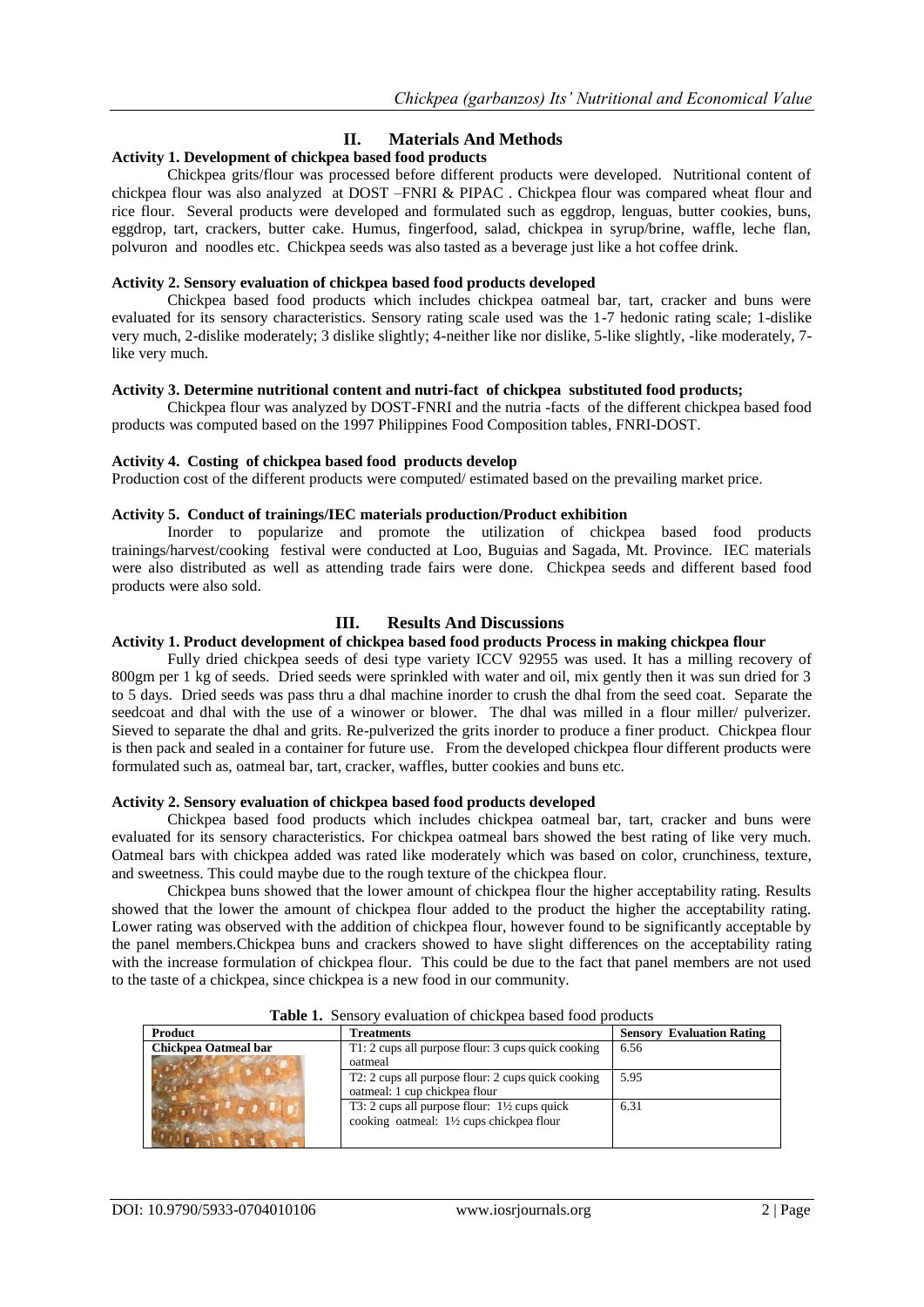| Chickpea Tart  | $T_1$ Crust:                                    | 6.30 |
|----------------|-------------------------------------------------|------|
|                | 1 ½ cups All-purpose Flour                      |      |
|                | $1/3$ cup butter                                |      |
|                | $\frac{1}{4}$ cup salt                          |      |
|                | 5 tablespoon water                              |      |
|                | Filling:                                        |      |
|                |                                                 |      |
|                | 1/2 cup mashed camote                           |      |
|                | 1/2 cup mashed chickpea                         |      |
|                | 1/2 cup condensed milk                          |      |
|                | $T_2$ Crust:                                    | 5.61 |
|                | 1 cup All-purpose Flour                         |      |
|                | 1/2 cup chickpea Flour                          |      |
|                | $\frac{1}{2}$ cup butter                        |      |
|                | $\frac{1}{4}$ cup salt                          |      |
|                | 5 Tablespoon water                              |      |
|                |                                                 |      |
|                | Filling:                                        |      |
|                | 1 cup mashed camote                             |      |
|                | 1/2 cup condensed milk                          |      |
|                | $T_3$ Crust:                                    | 5.69 |
|                | 1/2 cup All-purpose Flour                       |      |
|                | 1/2 cup Chickpea Flour                          |      |
|                | 1/4 cup butter                                  |      |
|                | $\frac{1}{4}$ cup salt                          |      |
|                | 5 Tablespoon water                              |      |
|                | Filling:                                        |      |
|                |                                                 |      |
|                | 1 cup mashed Chickpea (Kabuli type)             |      |
|                | 1/2 cup Condensed Milk                          |      |
| <b>Cracker</b> |                                                 |      |
|                | T1- 1c chickpea,1 c                             | 6.00 |
|                | all purpose flour, 5t salt, salt                |      |
|                | T2 - 1c chickpea,1c                             |      |
|                | all purpose flour, 5t salt, cheese powder       | 5.50 |
|                | T3 - 1c chickpea,1c                             | 5.67 |
|                |                                                 |      |
|                | all purpose flour, 5t salt, onion powder        |      |
|                |                                                 |      |
|                |                                                 |      |
| <b>Buns</b>    | T1-170g All purpose Flour and 70 grams Chickpea | 4.47 |
|                | flour                                           |      |
|                |                                                 |      |
|                |                                                 |      |
|                |                                                 |      |
|                |                                                 |      |
|                |                                                 |      |
|                | T2-190g All purpose Flour and 50 grams Chickpea | 5.07 |
|                | flour                                           |      |
|                |                                                 |      |
|                |                                                 |      |
|                | T3-220g All purpose Flour and 20 grams          | 5.67 |
|                | Chickpea flour                                  |      |

## **Activity 3. Nutritional analysis of chickpea flour as compared to rice/wheat flour**

Chickpea flour was analyzed at PIPAC and FNRI-DOST for its nutritional content, as per results it showed that it is high in dietary fiber, potassium, protein, iron and calcium. Dietary fiber is essential for a healthy diet. It is important for its ability to prevent ore relieve constipation, lower risk of diabetes, heart diseases, lower blood cholesterol, glucose levels and prevention of colon cancer. Chickpea was found to have three times dietary fiber than wheat and rice flour. Dietary fiber helps lower blood cholesterol level. According to Mayoclinic.com a diet high in fiber reduces blood pressure, lowers low density lipo protein or LDL. Chickpea helps prevent elevate blood sugar levels. It decreased triglyceride, cholesterol and LDL levels [\(www.livestrongcom/article/chickpea](http://www.livestrongcom/article/chickpea) diet.

However using chickpea flour to supplement wheat flour is more nutritious than pure wheat flour according to, Annals 2006. Chickpea being rich in dietary fiber, both soluble and insoluble that may help reduce cholesterol levels. A study 2006, Annals of nutrition and metabolism found that serum and low density lipoprotein cholesterol levels were significantly lowered by chickpea supplement diet, compared with wheat supplement diet.

Potassium may help regulate blood pressure. People who get a lot of K in their diet have a lower risk of stroke. Increasing consumption foods rich in K may play a role in osteoporosis prevention. (University of Maryland medical center.umm.edu/altmed/articles/potassium000320.htm).

Proteins are involved in all cell functions. It is involved in structural support while others in bodily movement or in defense against germs. Hormonal proteins are messenger proteins w/c help coordinate certain activities.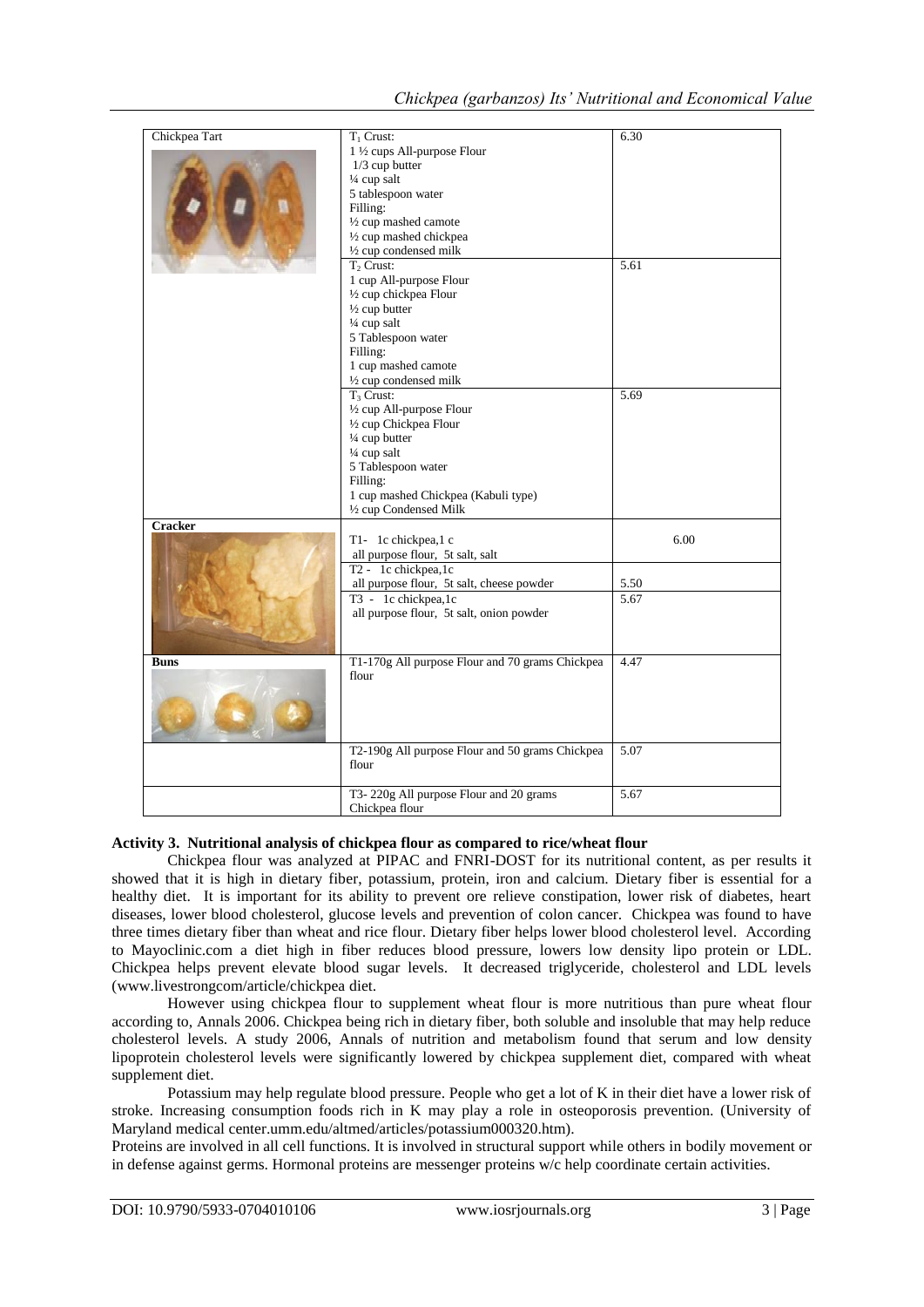Iron (Fe) is a trace mineral to the body. It helps in the formation of red blood cells and helps carry oxygen from the lungs to the body tissues. Calcium is needed for bones and teeth. Chickpea has significantly more calcium than wheat flour and rice. Glycemic index (GI) of chickpea is lower than wheat flour and milled rice. Low GI foods reduce blood sugar level thus preventing diabetes.

| Nutrients Analyzed per | Rice flour | (ICCV-<br>Chickpea flour | Wheat flour         |
|------------------------|------------|--------------------------|---------------------|
| $100 \text{ gm}$       |            | 93954)                   | (All purpose flour) |
| Moisture, g            | 10.2       | 8.3                      | 9.8(13.2)           |
| Ash, g                 | 0.6        | 2.7                      | 0.4(5.4)            |
| Energy, kcal           | 358        | 358(356)                 | 377(455)            |
| Total fat, g           | 0.3        | 10.4(0.6)                | 3.6(1.2)            |
| Total Carbohydrate, g  | 81.3       | 69.4(53.2)               | 75.2(92.8)          |
| Dietary Fiber, g       | 2.8        | 13.7(9.9)                | 0.4(3.4)            |
| Protein, g             | 7.4        | 19.2(20.6)               | 11.0(12.4)          |
| Iron $(Fe)$ mg         | 1.0        | 12.0(4.5)                | 4.1(5.8)            |
| Calcium                | 27.0       | 129.0                    | 82.0                |
| Potassium, mg          | 65         | 1,100                    | 137                 |
| Glyceamic index        | 60(m)      | $6$ (low)                | 60(m)               |

**Table 2.** Nutritional content of chickpea flour compared to wheat flour (All purpose flour) and rice flour

Analyzed by FNRI/ITDI-DOST, PIPAC 2012.Sourced: FNRI-DOST, 1997

#### **Activity 4. Nutritional Facts of Different Chickpea Based Food Products**

Food fortification is a critical way to ensure the world's most vulnerable populations receive essential micronutrients through food that s grown and consumed locally. Fortification is also one of the most cost effective ways to improve nutrition. The following tables shows the nutria facts of the different substituted chickpea based-food-products produce. The nutrient content of the different chickpea-based food products were computed using the 1997 Philippine Food Composition Table published by the Food and Nutrition Research Institute of the Department of Science and Technology.

The chickpea-based baked food products are good sources of nutrients particularly energy, fat, protein, carbohydrates, calcium and vitamin A. On a per serving basis, Chickpea Butter Cookies provides the most energy with 526 kcal. followed by Chickpea Oatmeal Raisin Cookies, 393 kcal., Chickpea Lengua, 376 kcal., and Chickpea Eggdrop Cookies with 371 kcal. Chickpea Oatmeal Bar has the least energy content with 105 kcal although the serving size differs from one product to another. Chickpea Butter Cookies has the most fat (28.3 g), protein (9.5 g, carbohydrates (58.5g) and vitamin A (163.8 ug) content while Chickpea Eggdrop Cookies contains the most calcium (168.8) (Table 3.)

| <b>NUTRIENTS</b>     | Chick      | Chickpea | Chickpea | - -<br>Chickpea | Chickpea | Chickpea<br>Oatmeal- |
|----------------------|------------|----------|----------|-----------------|----------|----------------------|
|                      | pea-Butter | Eggdrop  | Lenguas  | Oatmeal Bar     | Camote   | Raisin Cookie        |
|                      | Cookies    | Cookies  | (75g/    | (29g/           | Hopia    | (75g)                |
|                      | (50g)      | (80g)    | serving) | serving)        | (47g)    | serving)             |
|                      | serving)   | serving) |          |                 | serving) |                      |
| <b>ENERGY</b> (kcal) | 526        | 371      | 376      | 105             | 231      | 393                  |
| FAT(g)               | 28.3       | 3.9      | 19.1     | 7.3             | 10.7     | 18.7                 |
| PROTEIN $(g)$        | 9.5        | 7.7      | 5.8      | 1.8             | 4.4      | 7.3                  |
| CHO(g)               | 58.5       | 77.2     | 45.3     | 13.7            | 29.2     | 49.0                 |
| FIBER $(g)$          | (3.2)      | (2.6)    | (1.9)    | (0.9)           | 1.3      | (1.7)                |
| CALCIUM (mg)         | 118.9      | 168.8    | 94.2     | 30.9            | 60.4     | 130.4                |
| VITAMIN A<br>(ug)    | 163.8      | 0.2      | 88.7     | 25.6            | 38.1     | 103.1                |
| RE                   |            |          |          |                 |          |                      |

**Table 3.** Nutri facts of chickpea based food bakery products per serving.

Nutrient content computed using the 1997 Philippine Food Composition Table

#### **Activity 5. Costing of chickpea based food products develop Production cost for chickpea flour**

Production cost and estimated return on cash expense of chickpea flour. Product costing was computed based on the prevailing market price. Production cost includes raw materials, fuel, electricity, packaging materials, labor and other expenses. Based on the flour yield of 19 boxes (250g) the estimated production cost is P 89.46/250 gm/box.

| <b>Table 4.</b> I found fost for chickped from (1 lip) |                 |           |                  |  |  |
|--------------------------------------------------------|-----------------|-----------|------------------|--|--|
| Ingredients                                            | <b>Ouantity</b> | unit cost | total cost (Php) |  |  |
| chickpea seeds, kgs                                    | 6kg             | 100       | 600.00           |  |  |
| fuel & electricity                                     |                 | 10.00     | 10.00            |  |  |
| Packaging                                              |                 |           | 475.00           |  |  |
| Total $cost(Php)$                                      |                 |           | 1,085.00         |  |  |

**Table 4.** Production cost for chickpea flour (Php)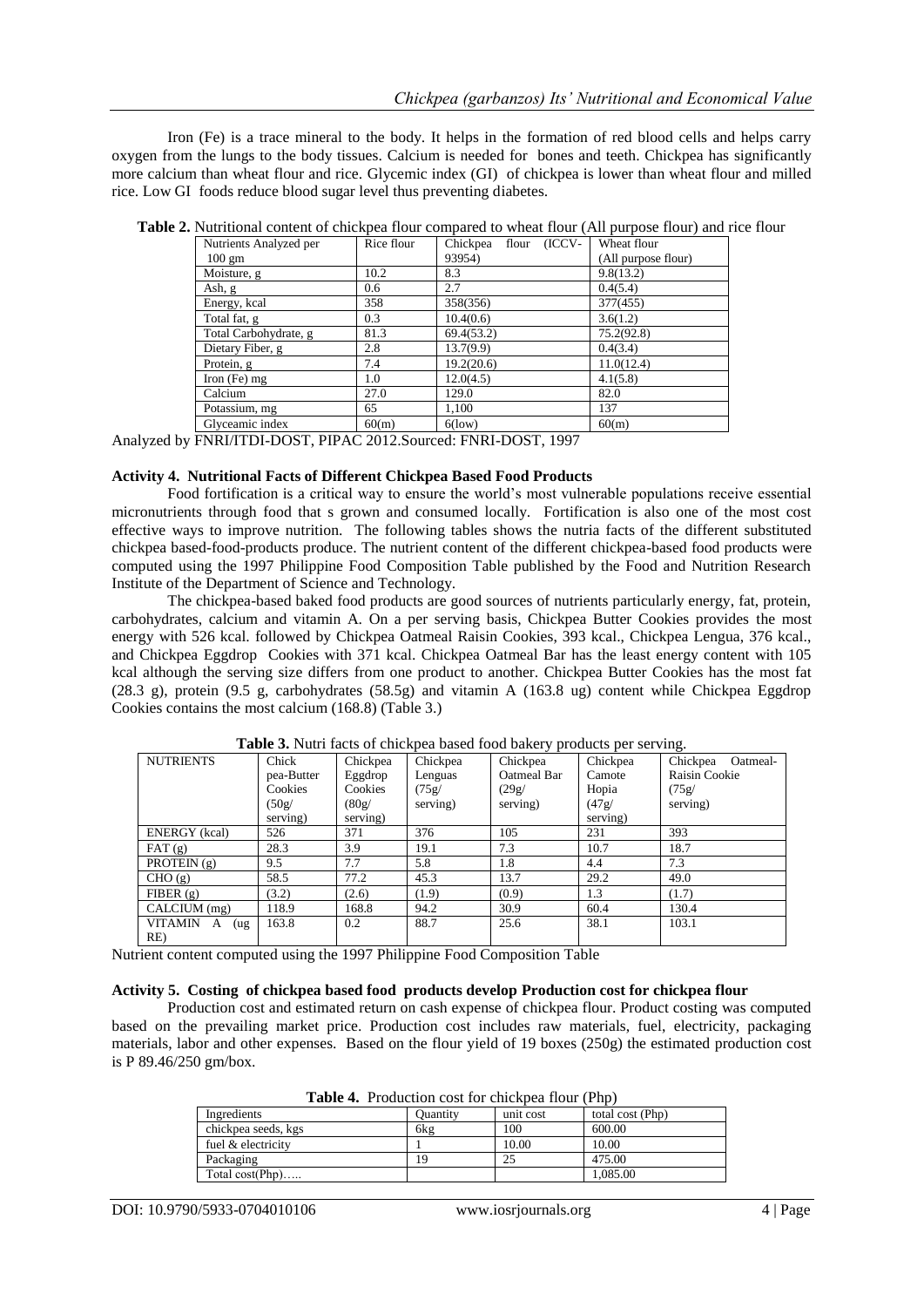| other expenses $(10\%)$      |    | 108.50   |
|------------------------------|----|----------|
| labor(hr) winnowing/cleaning |    | 468.75   |
| milling/packing              |    | 37.50    |
| total production cost        |    | 1.699.75 |
| yield/output (box 250g cap)  | 19 |          |
| production cost/pack         |    | 89.46    |

#### **Activity 6. Production cost of different chickpea based food products**

Production cost of the different products were computed/ estimated based on the prevailing market price.Chickpea products which includes oatmeal bar, tart, hot cross buns, cracker, lenguas and butter cake was computed for the return on cash expense (ROCE).The total production cost/expenses ranging from Php 70 – 240 for the products mentioned above and with a yield ranging from 3 to 5 pieces depending on the products. The production cost per piece ranges from 3.69 – 52.78 per piece. With a whole sale price ranging from 4.61-65.97 per piece. The return on cash expense is 25%.

| таріе э.<br>Production cost of unferent chickbea based food products (PhD) |                  |              |               |         |            |  |
|----------------------------------------------------------------------------|------------------|--------------|---------------|---------|------------|--|
| Chickpea<br>food<br>based                                                  | Total cost (Php) | Yield $(gm)$ | Cost (Php)    | ROCE(%) | Whole sale |  |
| product                                                                    |                  |              |               |         | (Php)      |  |
| Chickpea oatmeal bar                                                       | 260.00           | 65/nc        | 3.69/30 g     | 25%     | 4.61       |  |
| Chickpea tart                                                              | 92.33            | $19$ /pc     | 4.84/30 g     | 25%     | 6.05       |  |
| Cross Buns                                                                 | 115.47           | 23/pc        | $5.02/25$ g   | 25%     | 6.27       |  |
| Crackers                                                                   | 70.23            | 9/pc         | 7.80/30 g     | 25%     | 9.75       |  |
| Lenguas                                                                    | 158.35           | $3/$ jar     | $52.78/160$ g | 25%     | 65.97      |  |
| Butter cake                                                                | 235.55           | $24$ /pc     | $9.79/45$ g   | 25%     | 12.24      |  |

**Table 5.** Production cost of different chickpea based food products (Php)

#### **Activity 7. Conduct of trainings/IEC materials production/Product exhibition**

Inorder to promote a new crop, chickpea field day festival was conducted in April 9-12, 2013 in time with the harvesting. Training was conducted on the production and processing of chickpea based food products. Fourty five (45) participants from the different barangays mostly women attended in Sagada while ninety eight (98) attendees participated in Loo, Buguias. Different attendees were represented by the different barangays namely; Bangao, Amgaleygey, Abatan, Poblacion, Sebang and Loo, Buguias. Based on specialization lectures were discussed/ and presented such as; chickpea crop production, pest management, nutritional benefits and processing. After the lectures participants were given the opportunity to harvest the chickpea in the field. In the afternoon participants had a hands on training on processing chickpea based food products such as crackers, pulvoron, leche flan, chickpea vegetable salad. Two hundred sets of leaflets on chickpea production and processing were distributed to the participants during the field day in Sagada, Mt. Province and Loo, Buguias, Benguet from April 9-12, 2013.

#### **IV. Conclusion**

Chickpea based food products showed to have slight differences on the acceptability rating with the increase formulation of chickpea flour. This could be due to the fact that panel members are not used to the taste of a chickpea, since chickpea is a new food in our community. Thirty percent (30%) chickpea substitution showed acceptable products.

It is therefore concluded that chickpea flours is more nutritious than wheat flour because of it is high in dietary fiber, protein, calcium, potassium, folate and with low glycemic index

Return on cost expenses of the different chickpea substituted products had 25% for oatmeal bar, tart, buns, crackers, lenguas and butter cake.

Trainings was conducted with 284 participants from Benguet, Mt. Province and Nueva Vizcaya with more or least 400 IEC materials on production and processing aspect of chickpea were distributed during the training and trade fair exhibitions.

IEC materials/Publications includes, Package of technology for chickpea production in CAR, Chickpea recipes, chickpea varieties for the Cordillera region, medicinal and nutritional value of chickpea. Likewise, paper presentations in regional, national and international conferences were participated inorder to promote the technology as well.

#### **Acknowledgement**

The authors would like to express their sincere gratitude to the different funding agencies; Department of Agriculture-Bureau of Agricultural Research Agri-Pinoy, Department of Agriculture-CAR Regional Office Unit, PCARRD-DOST, PCIEERD-DOST, ICRISAT; Local Government Unit of Buguias, Sagada, Bokod, to the NPRCRTC staffs; Donita Simongo, Teresita Masangcay, Joyce Mama-o, Viona Gano, Fernando Balog-as, Loliven Benito, Macaria Carpio. To the Benguet State University administrative staffs; President, Vice